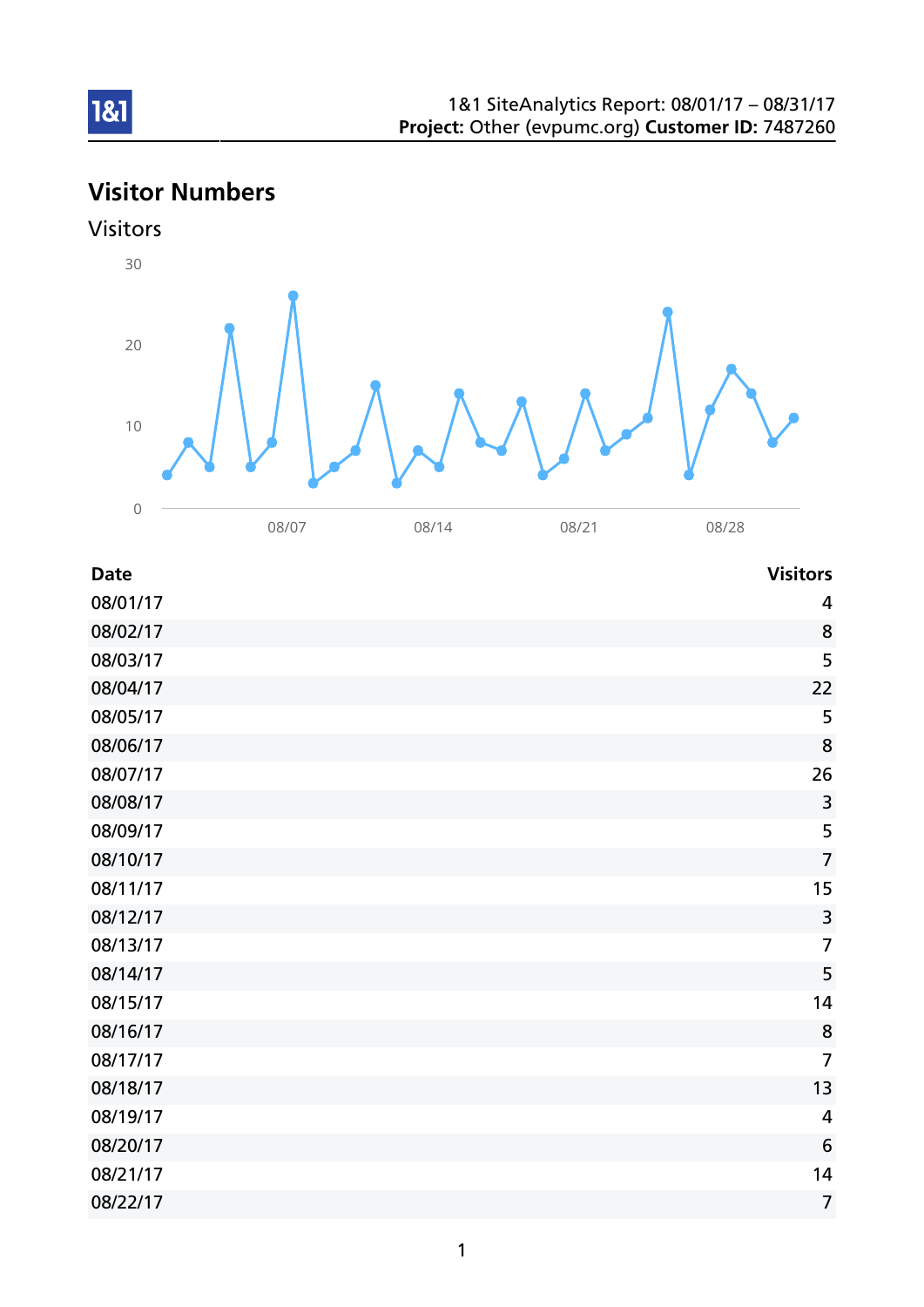| 1&1 SiteAnalytics Report: 08/01/17 - 08/31/17    |  |
|--------------------------------------------------|--|
| Project: Other (evpumc.org) Customer ID: 7487260 |  |

| <b>Date</b>  | <b>Visitors</b> |
|--------------|-----------------|
| 08/23/17     | 9               |
| 08/24/17     | 11              |
| 08/25/17     | 24              |
| 08/26/17     | $\overline{4}$  |
| 08/27/17     | 12              |
| 08/28/17     | 17              |
| 08/29/17     | 14              |
| 08/30/17     | 8               |
| 08/31/17     | 11              |
| <b>Total</b> | 306             |

# Sessions



| <b>Date</b> | <b>Sessions</b> |
|-------------|-----------------|
| 08/01/17    | 4               |
| 08/02/17    | 8               |
| 08/03/17    | 5               |
| 08/04/17    | 22              |
| 08/05/17    | 5               |
| 08/06/17    | 10              |
| 08/07/17    | 26              |
| 08/08/17    | 3               |
| 08/09/17    | 5               |
| 08/10/17    | $\overline{7}$  |
| 08/11/17    | 15              |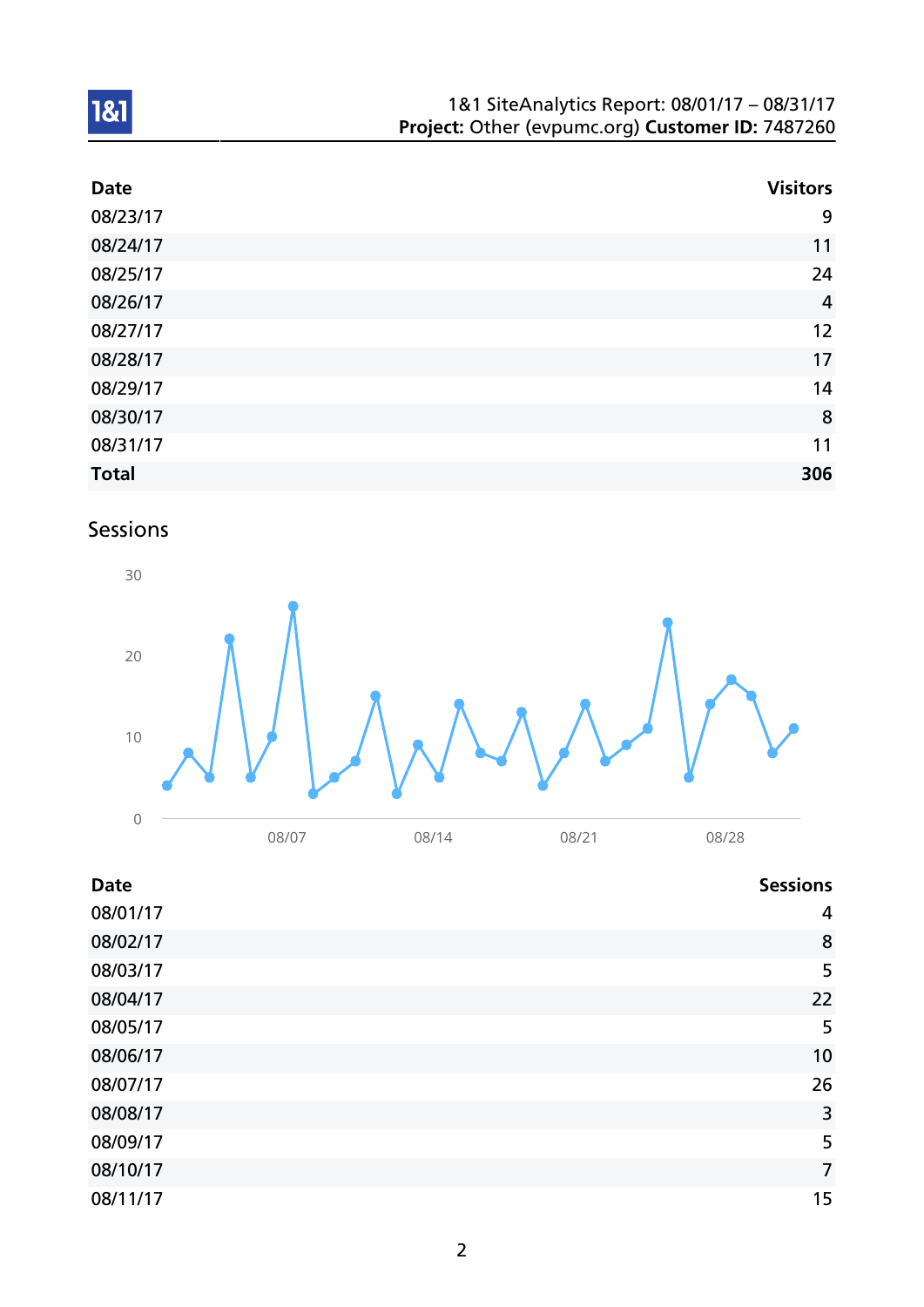| 1&1 SiteAnalytics Report: 08/01/17 - 08/31/17    |
|--------------------------------------------------|
| Project: Other (evpumc.org) Customer ID: 7487260 |

| <b>Date</b>  | <b>Sessions</b> |
|--------------|-----------------|
| 08/12/17     | 3               |
| 08/13/17     | 9               |
| 08/14/17     | 5               |
| 08/15/17     | 14              |
| 08/16/17     | 8               |
| 08/17/17     | $\overline{7}$  |
| 08/18/17     | 13              |
| 08/19/17     | $\overline{4}$  |
| 08/20/17     | 8               |
| 08/21/17     | 14              |
| 08/22/17     | $\overline{7}$  |
| 08/23/17     | 9               |
| 08/24/17     | 11              |
| 08/25/17     | 24              |
| 08/26/17     | 5               |
| 08/27/17     | 14              |
| 08/28/17     | 17              |
| 08/29/17     | 15              |
| 08/30/17     | 8               |
| 08/31/17     | 11              |
| <b>Total</b> | 316             |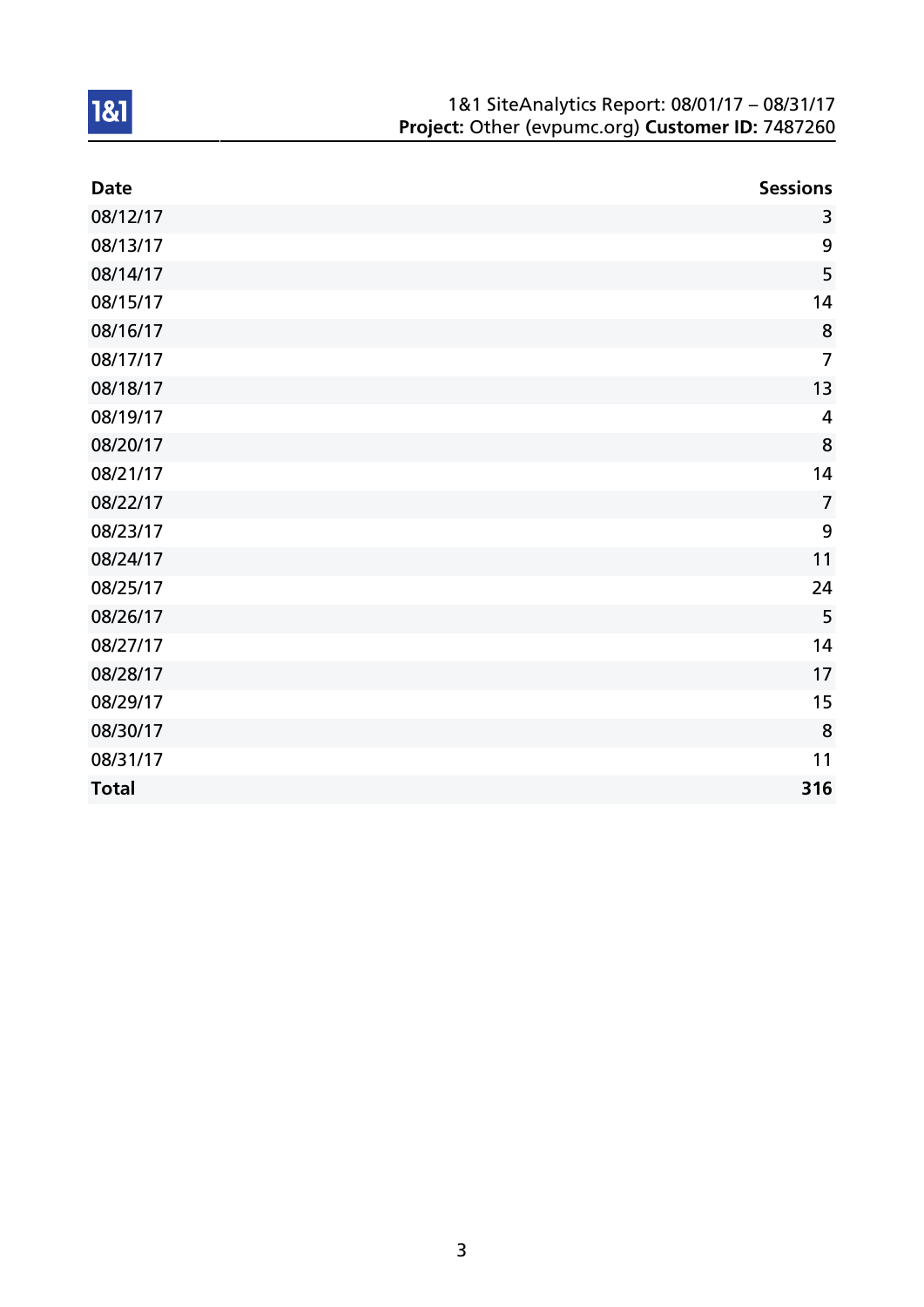

# Search Engine Robots

181



| <b>Search Engine Robots</b> | <b>Sessions</b> | Percentage |
|-----------------------------|-----------------|------------|
| bingbot/2.0                 | 266             | 27.56%     |
| DotBot/1.1                  | 144             | 14.92%     |
| Baiduspider/2.0             | 84              | 8.70%      |
| spbot/5.0.3                 | 69              | 7.15%      |
| AhrefsBot/5.2               | 52              | 5.39%      |
| YandexBot/3.0               | 40              | 4.15%      |
| Googlebot/2.1               | 37              | 3.83%      |
| Dataprovider                | 27              | 2.80%      |
| Yahoo! Slurp                | 26              | 2.69%      |
| <b>SEOkicks-Robot</b>       | 24              | 2.49%      |
| MegaIndex.ru/2.0            | 23              | 2.38%      |
| Scrapy/1.4.0                | 23              | 2.38%      |
| Wotbox/2.01                 | 23              | 2.38%      |
| Companybook-Crawler         | 13              | 1.35%      |
| Googlebot-Mobile            | 13              | 1.35%      |
| Mail.RU_Bot/2.0             | 13              | 1.35%      |
| SemrushBot/1.2~bl           | 12              | 1.24%      |
| <b>MixrankBot</b>           | 11              | 1.14%      |
| Virusdie crawler/3.0        | 11              | 1.14%      |
| ips-agent                   | 10              | 1.04%      |
| DuckDuckGo-Favicons-Bot/1.0 | 7               | 0.73%      |
| Sogou web spider/4.0        | $\overline{7}$  | 0.73%      |
| Exabot/3.0                  | 4               | 0.41%      |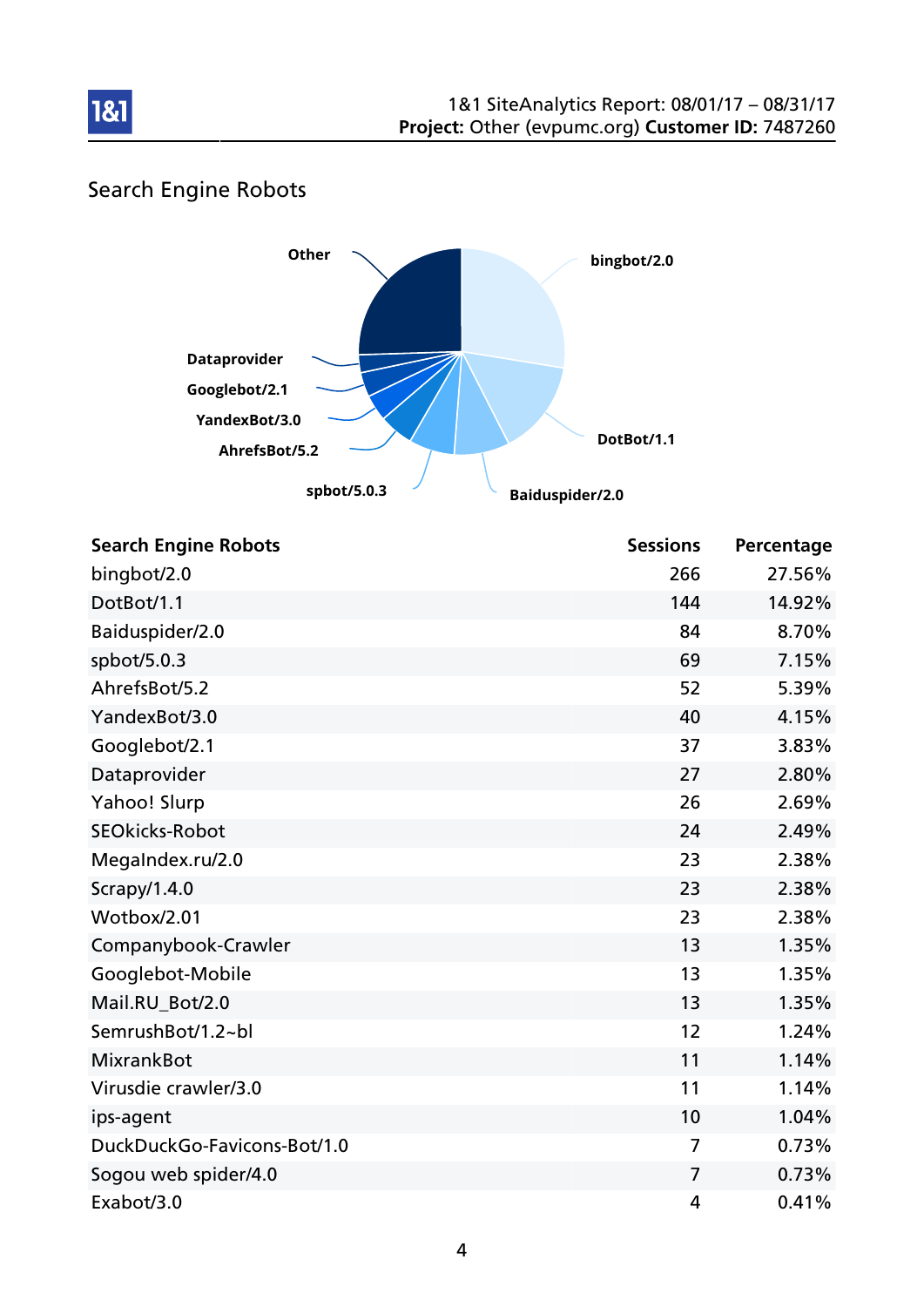#### 1&1 SiteAnalytics Report: 08/01/17 – 08/31/17 Project: Other (evpumc.org) Customer ID: 7487260

| <b>Search Engine Robots</b>   | <b>Sessions</b> | Percentage |
|-------------------------------|-----------------|------------|
| OrgProbe/0.9.4                | 4               | 0.41%      |
| WikiDo/1.1                    | 4               | 0.41%      |
| Findxbot/1.0                  | 3               | 0.31%      |
| SeznamBot/3.2                 | 3               | 0.31%      |
| GrapeshotCrawler/2.0          | $\overline{2}$  | 0.21%      |
| <b>Buzzbot</b>                | 1               | 0.10%      |
| CCBot/2.0                     | 1               | 0.10%      |
| Cliqzbot/2.0                  | 1               | 0.10%      |
| CrazyWebCrawler-Spider 0.9.10 | 1               | 0.10%      |
| Googlebot-Image/1.0           | 1               | 0.10%      |
| <b>IDBot/1.1</b>              | 1               | 0.10%      |
| <b>MaxPointCrawler</b>        | 1               | 0.10%      |
| RobotsChecker/0.6             | 1               | 0.10%      |
| SurveyBot/2.3                 | 1               | 0.10%      |
| ias_crawler                   | 1               | 0.10%      |
| <b>Total</b>                  | 965             | 100.00%    |

# Page Analysis

1&1

## Most Frequently Visited Pages



| Pages         | <b>Sessions</b> | Percentage |
|---------------|-----------------|------------|
| /Default.htm  | 256             | 46.04%     |
| /Elim.htm     | 40              | 7.19%      |
| /Announce.htm | 29              | $5.22\%$   |
| /Sermons.htm  | 25              | 4.50%      |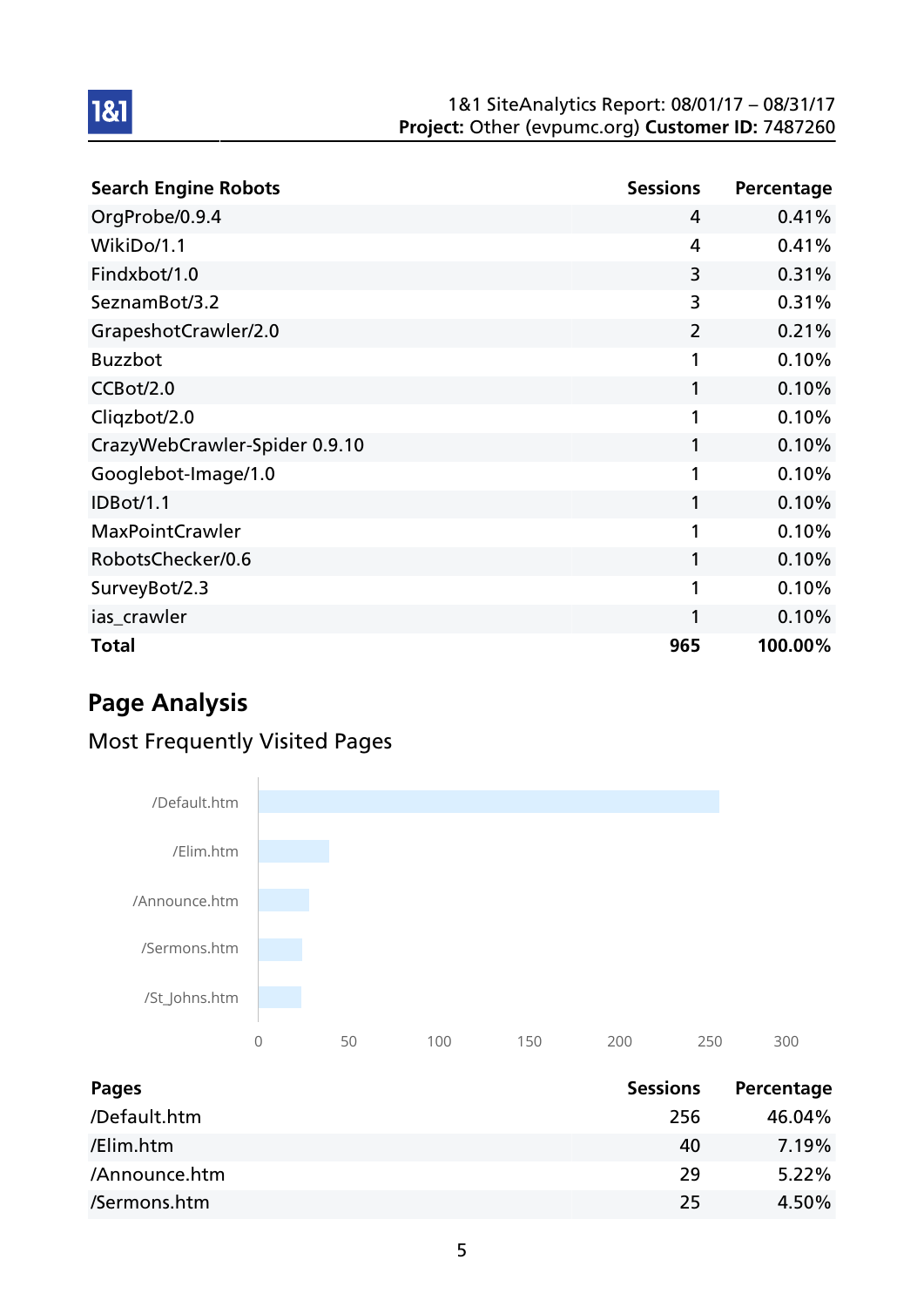#### 1&1 SiteAnalytics Report: 08/01/17 – 08/31/17 Project: Other (evpumc.org) Customer ID: 7487260

| Pages                    | <b>Sessions</b> | Percentage |
|--------------------------|-----------------|------------|
| /St_Johns.htm            | 24              | 4.32%      |
| /Calendar.htm            | 23              | 4.14%      |
| /NewsLetterIdx.htm       | 23              | 4.14%      |
| /Believe.htm             | 22              | 3.96%      |
| /M-Statement.htm         | 22              | 3.96%      |
| <b>Morship.htm</b>       | 21              | 3.78%      |
| /web_links.htm           | 20              | 3.60%      |
| /Stats.htm               | 18              | 3.24%      |
| /CalendarOld.htm         | 12              | 2.16%      |
| /St_Johns-HISTORY.htm    | 4               | 0.72%      |
| /Elim-HISTORY.htm        | $\overline{2}$  | 0.36%      |
| /Elim_M-Statement.htm    | $\overline{2}$  | 0.36%      |
| /StJohns_M-Statement.htm | 2               | 0.36%      |
| /missions.htm            | $\overline{2}$  | 0.36%      |
| /valley_views0813.htm    | 2               | 0.36%      |
| /valley_views0913.htm    | $\overline{2}$  | 0.36%      |
| /valley_views1013.htm    | $\overline{2}$  | 0.36%      |
| /valley_views1113.htm    | $\overline{2}$  | 0.36%      |
| /Bulletins-old.htm       | 1               | 0.18%      |
| <b>Total</b>             | 556             | 100.00%    |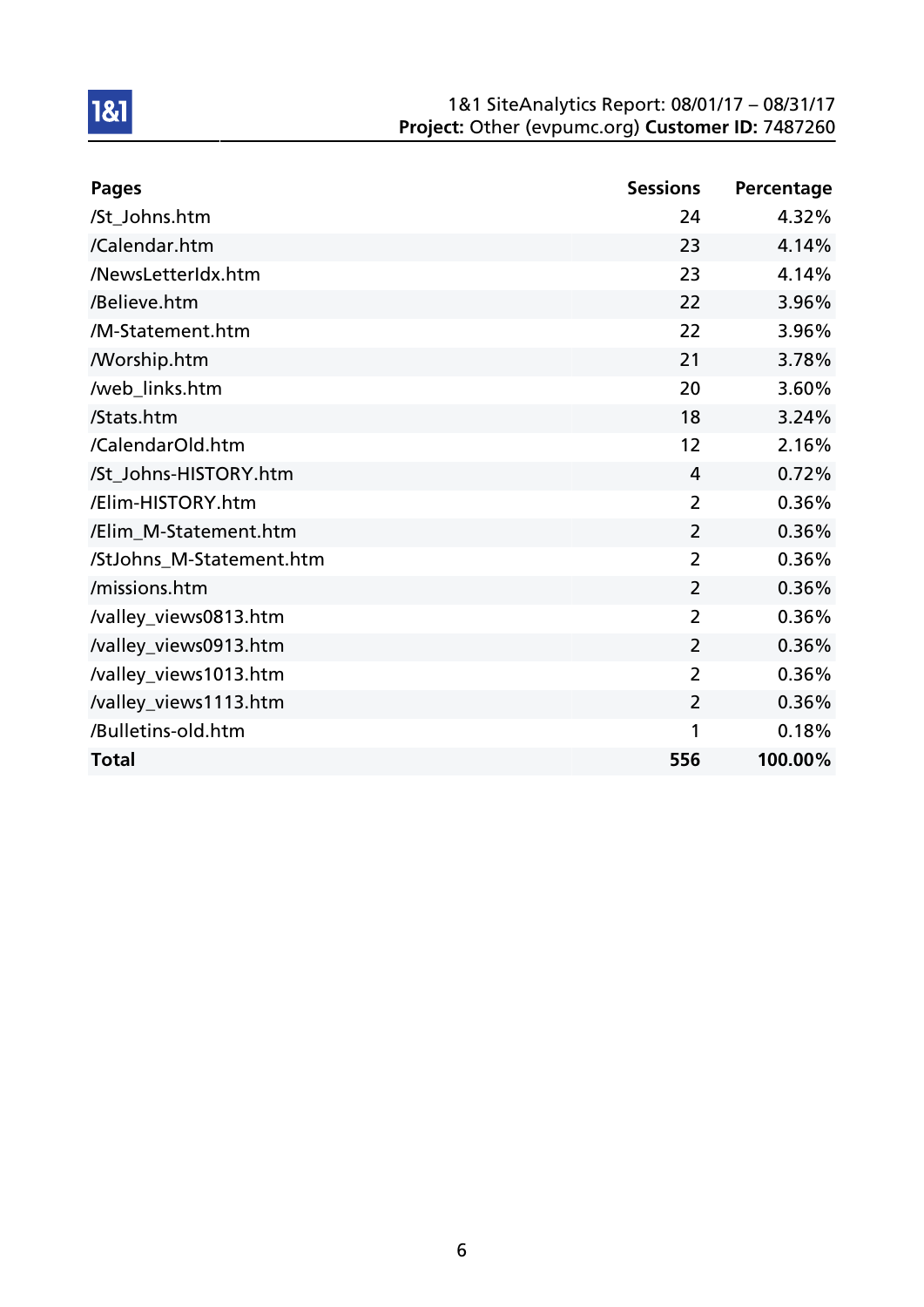

## Keywords

1&1



evpumc.org and the contract of the contract of the contract of the contract of the contract of the contract of the contract of the contract of the contract of the contract of the contract of the contract of the contract of

## Referring Pages



| <b>Pages</b>                                          | <b>Sessions</b> |
|-------------------------------------------------------|-----------------|
| http://635380-evpumc.org.needinseo.com/try.php        | 12              |
| https://www.google.com/                               | 8               |
| http://www.google.com/                                | 7               |
| www.yahoo.com                                         | 5               |
| http://www.google.com/url                             | 4               |
| www.google.com                                        | $\overline{4}$  |
| http://yandex.ru/clck/jsredir                         | $\mathcal{L}$   |
| android-app://com.google.android.googlequicksearchbox |                 |
|                                                       |                 |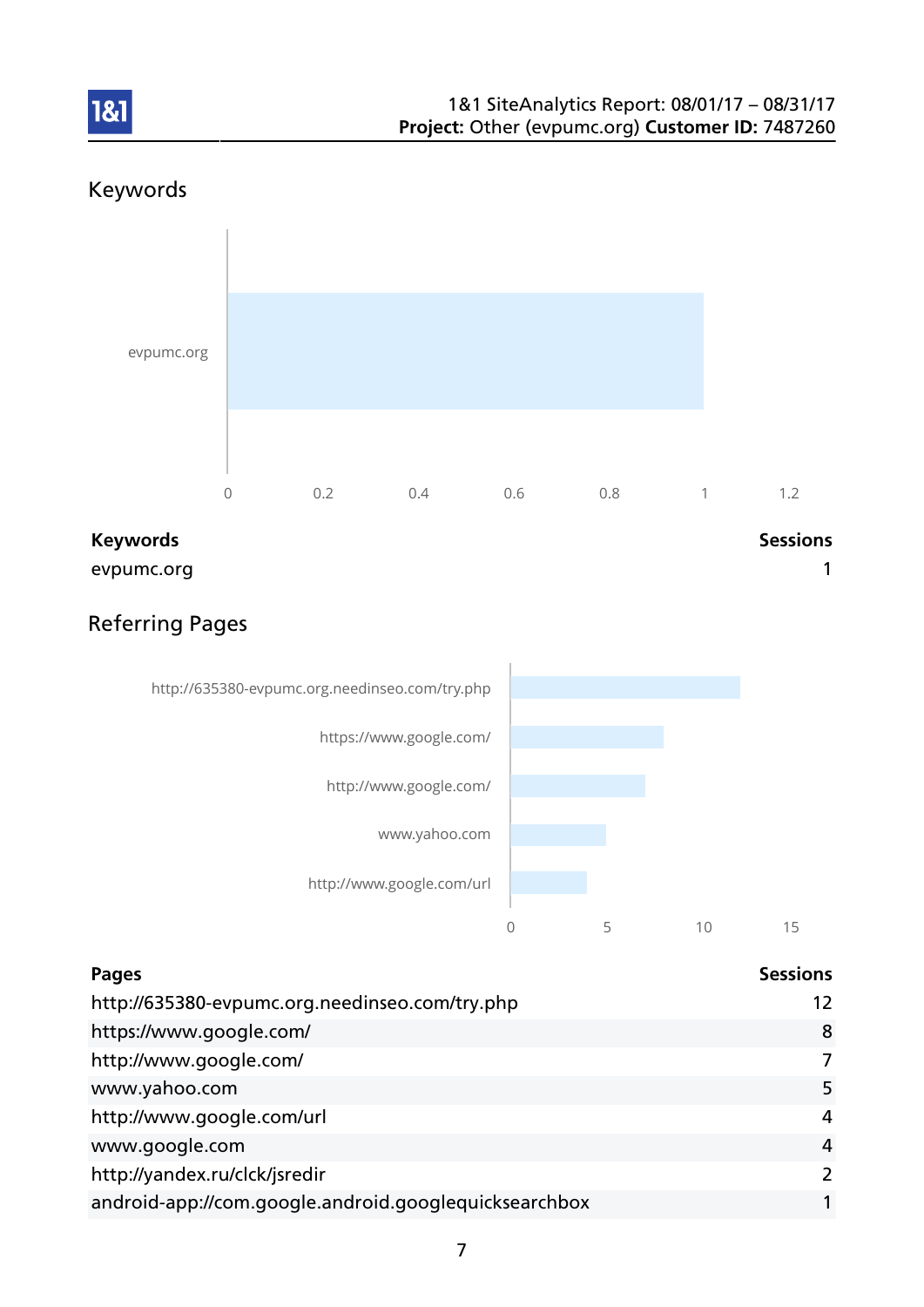

| <b>Pages</b>                                                                                                                                                                                                                              | <b>Sessions</b> |
|-------------------------------------------------------------------------------------------------------------------------------------------------------------------------------------------------------------------------------------------|-----------------|
| http://google.com/                                                                                                                                                                                                                        |                 |
| http://r.search.yahoo.com/_ylt=A0LEVyMaGZdZ57sA3V5x.9w4;_ylu=X3<br>oDMTE0bGhyaDE4BGNvbG8DYmYxBHBvcwMxBHZ0aWQDVUkyRkJU<br>M18xBHNlYwNzcg--/RV=2/RE=1503103387/RO=10/RU=http://evpumc.o<br>rg/Elim.htm/RK=1/RS=Jd.umF9gOie9P.Dt.vHJqURlPzc- |                 |
| http://www.baidu.com/s                                                                                                                                                                                                                    |                 |
| http://www.connectwilliamsport.com/events/view/6716/7th-annual-eli                                                                                                                                                                        | 1               |
| http://www.susumc.org/index.php/lewisburg                                                                                                                                                                                                 | 1               |
| http://www.umc.org/find-a-church/church/22258                                                                                                                                                                                             | 1               |
| https://google.com/                                                                                                                                                                                                                       | 1               |
| https://www.bing.com/                                                                                                                                                                                                                     | 1               |
| https://www.google.co.uk/                                                                                                                                                                                                                 | 1               |
| https://xxxtubesafari.com/                                                                                                                                                                                                                | 1               |

# Browsers & Systems

Browsers



| <b>Browsers</b>      | <b>Sessions</b> | Percentage |
|----------------------|-----------------|------------|
| Firefox              | 102             | 32.28%     |
| Chrome               | 95              | 30.06%     |
| IE                   | 26              | 8.23%      |
| <b>Chrome Mobile</b> | 16              | 5.06%      |
| Opera                | 10              | 3.16%      |
| Safari               | 10              | 3.16%      |
| Android browser      | 8               | 2.53%      |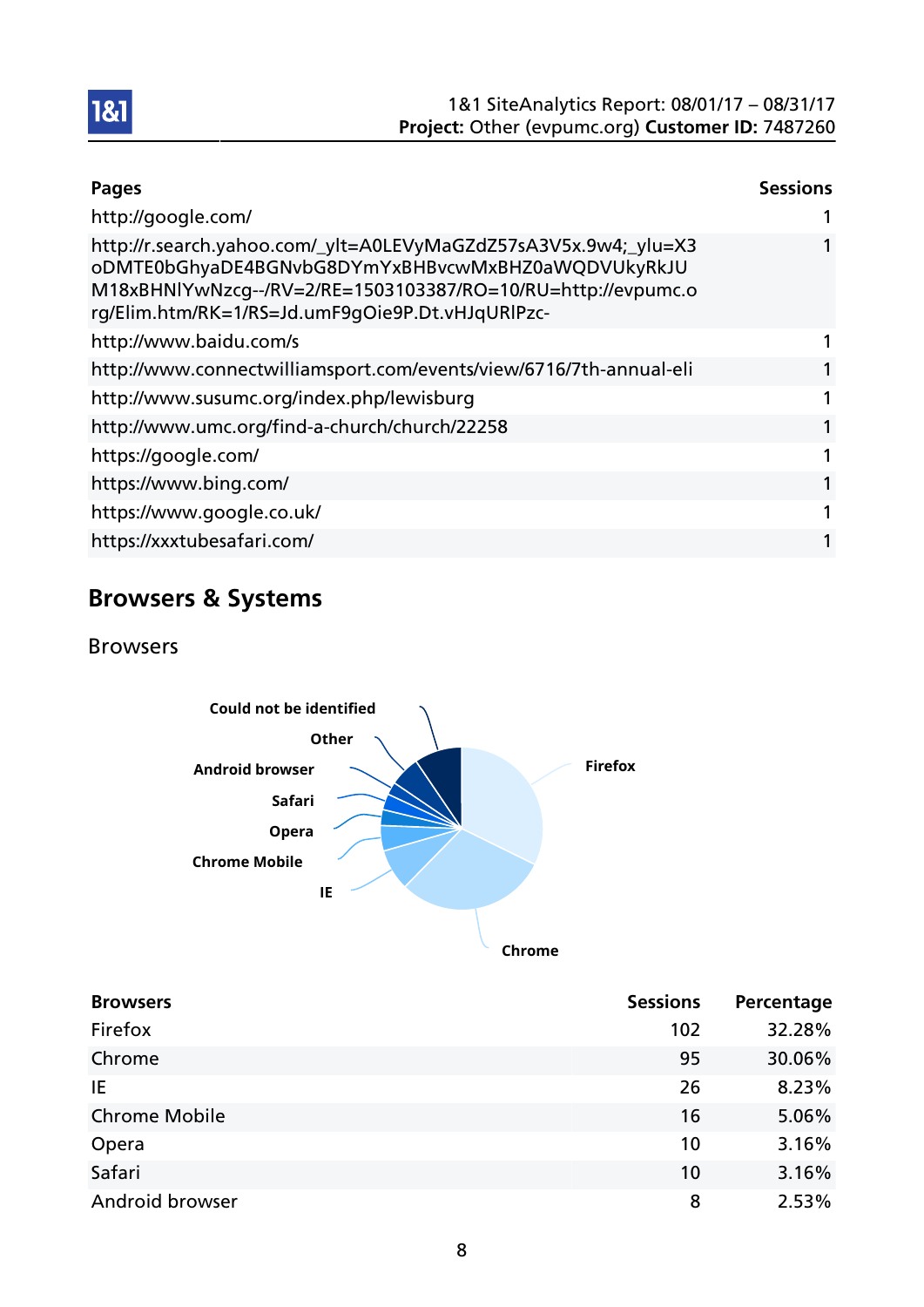#### 1&1 SiteAnalytics Report: 08/01/17 – 08/31/17 Project: Other (evpumc.org) Customer ID: 7487260

| <b>Browsers</b>         | <b>Sessions</b> | Percentage |
|-------------------------|-----------------|------------|
| Safari mobile           | 8               | 2.53%      |
| Java                    | 3               | 0.95%      |
| PhantomJS               | 2               | 0.63%      |
| Wget                    | $\overline{2}$  | 0.63%      |
| Lynx                    | 1               | 0.32%      |
| Microsoft Edge          | 1               | 0.32%      |
| WWW::Mechanize          | 1               | 0.32%      |
| Yandex.Browser          | 1               | 0.32%      |
| Could not be identified | 30              | 9.49%      |
| <b>Total</b>            | 316             | 100.00%    |

## Operating Systems



| <b>Operating Systems</b> | <b>Sessions</b> | Percentage |
|--------------------------|-----------------|------------|
| Windows                  | 184             | 58.23%     |
| OS X                     | 30              | 9.49%      |
| Linux                    | 26              | 8.23%      |
| Android                  | 22              | 6.96%      |
| iOS                      | 10              | 3.16%      |
| macOS                    | 9               | 2.85%      |
| <b>JVM</b>               | 3               | 0.95%      |
| Could not be identified  | 32              | 10.13%     |
| <b>Total</b>             | 316             | 100.00%    |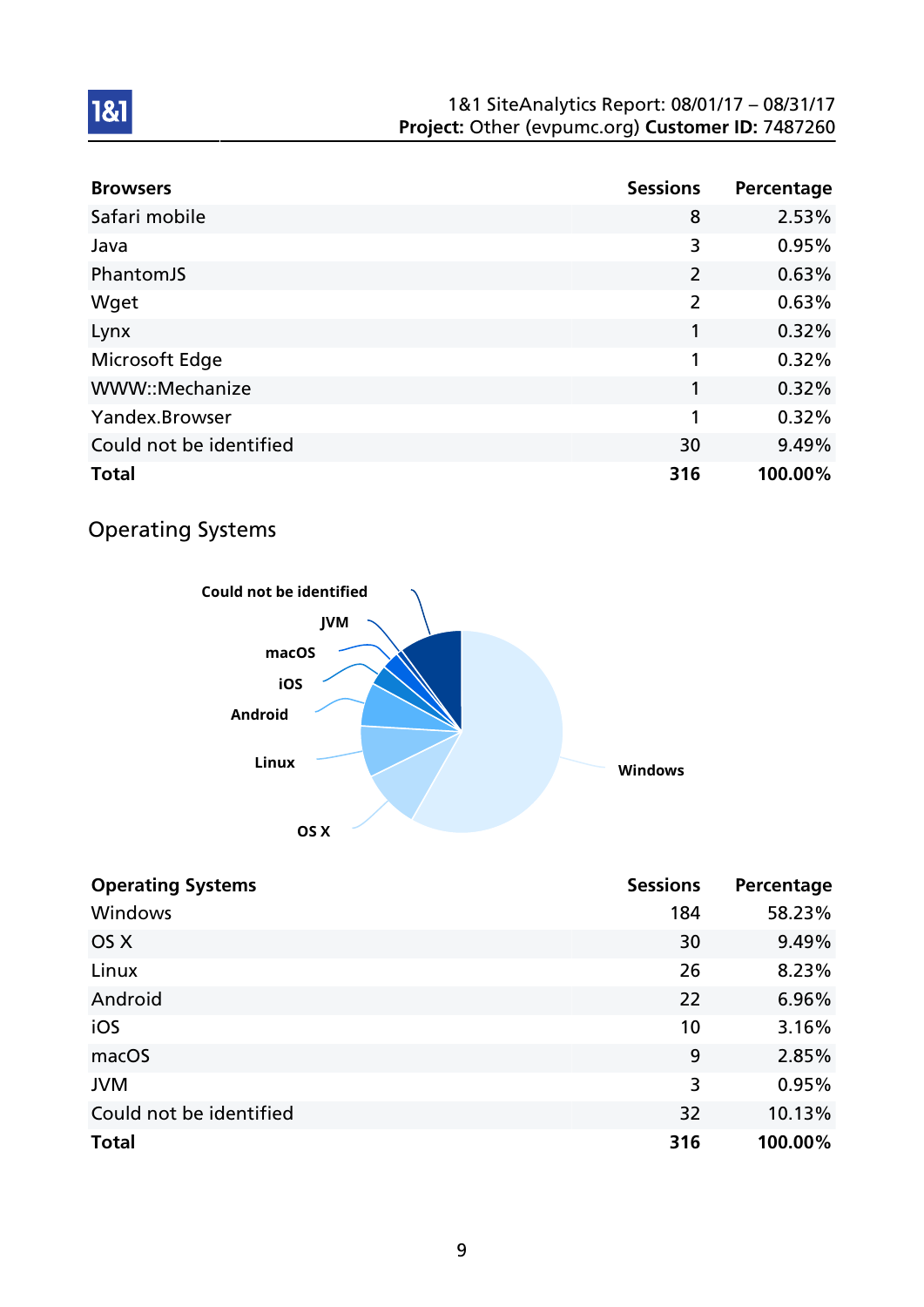# Visitor Locations

| Countries                        |                 |            |
|----------------------------------|-----------------|------------|
| <b>Countries</b>                 | <b>Sessions</b> | Percentage |
| <b>United States</b>             | 177             | 56.01%     |
| Romania                          | 17              | 5.38%      |
| France                           | 14              | 4.43%      |
| Russia                           | 13              | 4.11%      |
| <b>Ukraine</b>                   | 12              | 3.80%      |
| China                            | 10              | 3.16%      |
| <b>Brazil</b>                    | 9               | 2.85%      |
| India                            | 9               | 2.85%      |
| Ireland                          | 6               | 1.90%      |
| <b>United Kingdom</b>            | 5               | 1.58%      |
| Hong Kong                        | 5               | 1.58%      |
| Canada                           | 4               | 1.27%      |
| Germany                          | 4               | 1.27%      |
| Italy                            | 3               | 0.95%      |
| Australia                        | $\overline{2}$  | 0.63%      |
| Algeria                          | $\overline{2}$  | 0.63%      |
| South Korea                      | $\overline{2}$  | 0.63%      |
| Lithuania                        | $\overline{2}$  | 0.63%      |
| <b>United Arab Emirates</b>      | 1               | 0.32%      |
| Argentina                        | 1               | 0.32%      |
| <b>Bulgaria</b>                  | 1               | 0.32%      |
| The Democratic Republic Of Congo | 1               | 0.32%      |
| <b>Czech Republic</b>            | 1               | 0.32%      |
| Ecuador                          | 1               | 0.32%      |
| Spain                            | 1               | 0.32%      |
| Morocco                          | 1               | 0.32%      |
| Moldova                          | 1               | 0.32%      |
| Madagascar                       | 1               | 0.32%      |
| <b>Netherlands</b>               | 1               | 0.32%      |
| Peru                             | 1               | 0.32%      |
| Philippines                      | 1               | 0.32%      |
| Saudi Arabia                     | 1               | 0.32%      |
| Sweden                           | 1               | 0.32%      |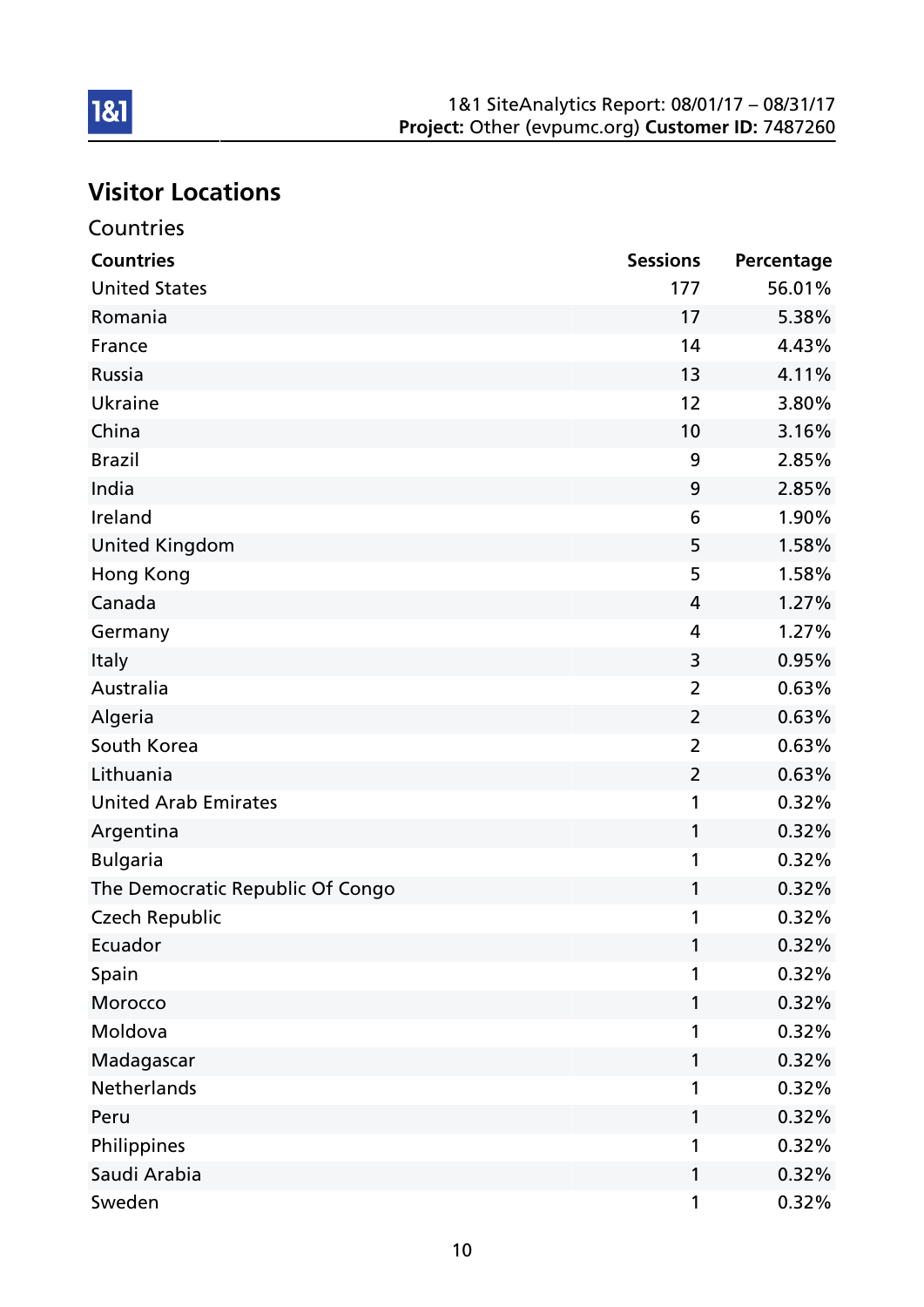| <b>Countries</b>        | <b>Sessions</b> | Percentage |
|-------------------------|-----------------|------------|
| South Sudan             |                 | $0.32\%$   |
| Taiwan                  |                 | $0.32\%$   |
| Vietnam                 |                 | 0.32%      |
| Could not be identified | $\mathcal{L}$   | 0.63%      |
| <b>Total</b>            | 316             | 100.00%    |

#### Continents

1&1

| <b>Continents</b>       | <b>Sessions</b> | Percentage |
|-------------------------|-----------------|------------|
| <b>North America</b>    | 181             | 57.28%     |
| Europe                  | 82              | 25.95%     |
| Asia                    | 31              | 9.81%      |
| South America           | 12              | 3.80%      |
| Africa                  | 6               | 1.90%      |
| Oceania                 | $\overline{2}$  | 0.63%      |
| Could not be identified | $\overline{2}$  | 0.63%      |
| <b>Total</b>            | 316             | 100.00%    |

## Information about the evaluations

#### Visitors

This evaluation shows how many visitors accessed your website. Visitors are uniquely identified on the basis of the IP address and the browser ID. If a visitor goes to your website more than once a day, only one visitor is counted.

#### **Sessions**

This evaluation shows the number of sessions. A session starts when a visitor accesses your website and ends when he or she leaves it. A session ends automatically after 30 minutes without activity. If a visitor goes to your website more than once a day, multiple sessions are counted.

#### Search Engine Robots

This evaluation shows which search engine robots have accessed the pages of your website. Search engine robots automatically search the content of websites in order to keep search engine entries up to date.

### Most Frequently Visited Pages

This evaluation shows which pages of your website were visited most often.